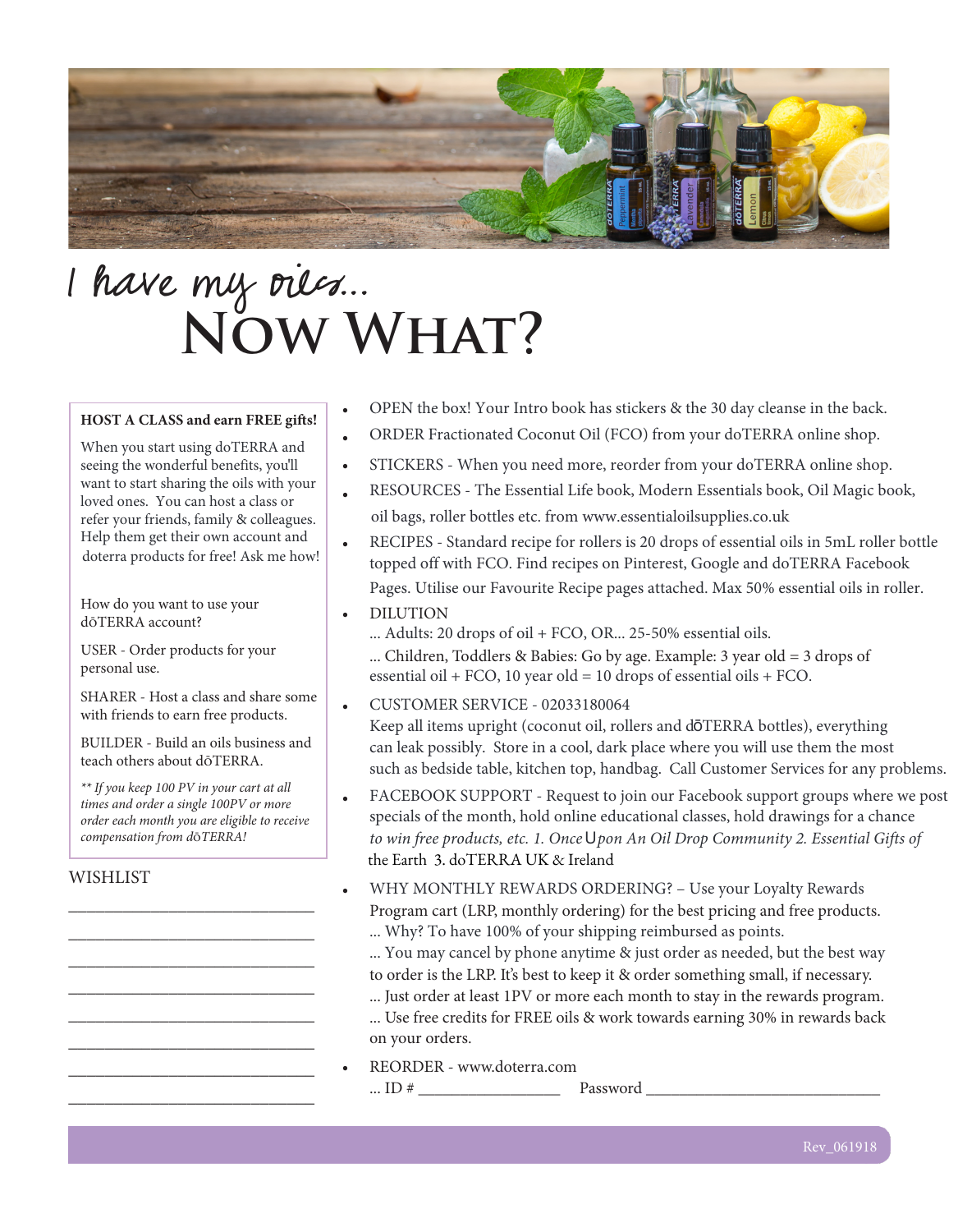## *Favourite Recipes 1*

## **Foundation of Health**

| <b>Favourite Recipes 1</b>                                                                                                                                                                                                           |                                                                                                                                                                                                                                                                                                                                                                                                                                                                                                                                                                                                                                                                                         | <b>Foundation of Health</b>                                                                                                                                                                     |                                                                                                                                                                                      |
|--------------------------------------------------------------------------------------------------------------------------------------------------------------------------------------------------------------------------------------|-----------------------------------------------------------------------------------------------------------------------------------------------------------------------------------------------------------------------------------------------------------------------------------------------------------------------------------------------------------------------------------------------------------------------------------------------------------------------------------------------------------------------------------------------------------------------------------------------------------------------------------------------------------------------------------------|-------------------------------------------------------------------------------------------------------------------------------------------------------------------------------------------------|--------------------------------------------------------------------------------------------------------------------------------------------------------------------------------------|
| <b>Daily Cleansing</b><br>Put citrus oils in water glass<br>(or stainless steel) all day<br>long. 1-2 drops/8oz. Put oil<br>in first, then add water.<br>Try: Lemon, Lime,<br>Grapefruit, Wild Orange,<br>Tangerine or Slim & Sassy. | Lifelong Vitality Vitamin Pack (LLV) - Take 1-2 of each, with breakfast and lunch.<br>Terrazyme Digestive Enzymes - Take 1-3 capsules/day with meals.<br>PB Assist <sup>+</sup> Probiotic - Take 1-3 capsules/day with meals.<br>Frankincense - 2 drops under/on the tongue daily. Chase with water.<br>OnGuard & Balance - 1 drop each on bottom of feet every morning.<br>DDR Prime - Roll bottoms of feet & targeted areas daily, a.m. & p.m. (20 drops + FCO).<br>Zendocrine Detoxification - Roll over liver & bottoms of feet a.m. only (20 drops + FCO).<br>OnGuard Beadlets - Support your immune system daily with 1-2 beadlets orally.<br>doTERRA 30-Day Cleanse - Quarterly. |                                                                                                                                                                                                 |                                                                                                                                                                                      |
|                                                                                                                                                                                                                                      | <b>Respiratory Support</b>                                                                                                                                                                                                                                                                                                                                                                                                                                                                                                                                                                                                                                                              | <b>Happy Head</b>                                                                                                                                                                               | <b>Seasonal Zen</b>                                                                                                                                                                  |
| <b>Energy &amp; Focus</b><br>10 drops Wild Orange<br>10 drops Peppermint<br>+FCO in 5mL roller                                                                                                                                       | Breathe Stick OR<br>5 drops Air<br>5 drops Copaiba<br>5 drops Eucalyptus<br>5 drops Frankincense                                                                                                                                                                                                                                                                                                                                                                                                                                                                                                                                                                                        | 10 drops Frankincense<br>5 drops Peppermint<br>5 drops Lavender<br>+FCO in 5mL roller                                                                                                           | TriEase softgels AND/OR<br>7 drops Lavender<br>7 drops Lemon<br>7 drops Peppermint<br>+FCO in 5mL roller                                                                             |
| Roll on back of neck &<br>inhale for a mental lift.                                                                                                                                                                                  | +FCO in 5mL roller<br>Roll onto chest, back,<br>and/or bottom of feet.                                                                                                                                                                                                                                                                                                                                                                                                                                                                                                                                                                                                                  | Roll on temples and<br>back of neck.<br>$\mathcal{N}$ ) and $\mathcal{N}$                                                                                                                       | Roll bottom of small toes, bottom of<br>feet, back of neck, & around your<br>sinuses. Can do 1 drop each in a shot<br>glass of warm water, gargle & drink.                           |
| Digestive Health $\vdots$                                                                                                                                                                                                            |                                                                                                                                                                                                                                                                                                                                                                                                                                                                                                                                                                                                                                                                                         | <b>Head/Neck Tension</b>                                                                                                                                                                        |                                                                                                                                                                                      |
| 1-2 Peppermint Beadlets orally                                                                                                                                                                                                       |                                                                                                                                                                                                                                                                                                                                                                                                                                                                                                                                                                                                                                                                                         | : 1-2 drops of Frankincense on your                                                                                                                                                             | <b>Happy Ears</b>                                                                                                                                                                    |
| AND<br>10 drops Digestzen<br>10 drops Wild Orange<br>+FCO in 5mL roller                                                                                                                                                              | <b>Sinus Support</b><br>7 drops Copaiba<br>7 drops Air<br>7 drops Lime                                                                                                                                                                                                                                                                                                                                                                                                                                                                                                                                                                                                                  | finger & rub on the roof of your mouth<br>: Roll PastTense on the back of the neck.<br>& the base of the skull<br>: 1-2 drops of Deep Blue on the temples,<br>forehead, neck & shoulder region. | 7 drops Basil<br>7 drops Lavender<br>7 drops Melaleuca<br>+FCO in 5mL roller                                                                                                         |
| Roll on stomach &/or bottoms<br>of feet. And/or add 2-3 drops<br>to a glass of water & drink.                                                                                                                                        | +FCO in 5mL roller<br>Roll over sinus area and<br>bottoms of feet.                                                                                                                                                                                                                                                                                                                                                                                                                                                                                                                                                                                                                      | : 1-2 drops Digestzen if nauseous<br>Repeat every 15 minutes - 2 hours, as long as<br>necessary. Nap if situation allows.                                                                       | Roll around the ear. Roll on<br>cotton ball & place cotton ball<br>in ear. Or 1 drop Melaleuca on<br>cotton ball & place in ear.                                                     |
|                                                                                                                                                                                                                                      | <b>Skin Irritations</b>                                                                                                                                                                                                                                                                                                                                                                                                                                                                                                                                                                                                                                                                 | The Flu Bomb!                                                                                                                                                                                   | <b>Sleep &amp; Calming</b>                                                                                                                                                           |
| <b>Smart &amp; Sassy</b><br>S&S Softgels: Take 1 softgel                                                                                                                                                                             | CorrectX Ointment OR<br>10 drops Lavender                                                                                                                                                                                                                                                                                                                                                                                                                                                                                                                                                                                                                                               | Roller                                                                                                                                                                                          | 1. Diffuse 3 drops Serenity<br>& 3 drops Air                                                                                                                                         |
| 3-5x's a day as needed.<br>S&S Oil Blend: Drink<br>1 drop in 8oz. of water<br>throughout the day.                                                                                                                                    | 10 drops Melaleuca<br>+FCO in 5mL roller<br>Put in 5mL roller<br>with FCO or 2oz.<br>glass spray bottle<br>with water. Shake<br>spray bottle before use.                                                                                                                                                                                                                                                                                                                                                                                                                                                                                                                                | 5 drops OnGuard<br>5 drops Melaleuca<br>5 drops Lemon<br>5 drops Oregano<br>5 drops Frankincense<br>+FCO in 5mL roller<br>Roll bottoms of feet every 2 hours.                                   | 2. Roll on Calming Blend<br>10 drops Balance + 10 drops<br>Serenity + FCO in 5mL roller.<br>Roll wrists & bottoms of feet.<br>3. Ingest 2 Serenity Softgels<br>30 minutes before bed |
| Roller: 20 drops S&S oil<br>blend + FCO.                                                                                                                                                                                             | Muscle & Joint<br><b>Discomfort</b>                                                                                                                                                                                                                                                                                                                                                                                                                                                                                                                                                                                                                                                     | The Bomb!                                                                                                                                                                                       |                                                                                                                                                                                      |
| Veggie Caps: 2-4 drops S&S                                                                                                                                                                                                           | 5 drops Deep Blue                                                                                                                                                                                                                                                                                                                                                                                                                                                                                                                                                                                                                                                                       | <b>Veggie Cap</b>                                                                                                                                                                               | Perfume                                                                                                                                                                              |
| oil blend throughout the<br>day as needed.<br>If heartburn occurs, take/                                                                                                                                                             | 5 drops Frankincense<br>5 drops Lavender<br>5 drops Peppermint<br>+FCO in 5mL roller                                                                                                                                                                                                                                                                                                                                                                                                                                                                                                                                                                                                    | 2 drops OnGuard<br>2 drops Melaleuca<br>2 drops Lemon<br>2 drops Oregano                                                                                                                        | 20 drops Whisper OR Balance OR<br>Passion OR essential oil of choice<br>Put in 5mL roller with FCO or                                                                                |
| drink with grape juice.                                                                                                                                                                                                              | Roll on affected area as needed.                                                                                                                                                                                                                                                                                                                                                                                                                                                                                                                                                                                                                                                        | 2 drops Frankincense                                                                                                                                                                            | 2oz. glass spray bottle with water.                                                                                                                                                  |
| These statements have not been evaluated by the FDA. These products are not intended to<br>diagnose, treat, cure or prevent disease. Check with your physician if you have health concerns.                                          |                                                                                                                                                                                                                                                                                                                                                                                                                                                                                                                                                                                                                                                                                         | In a veggie cap after every meal.                                                                                                                                                               | Shake spray bottle before use. Roll/<br>spray pulse points and enjoy!                                                                                                                |